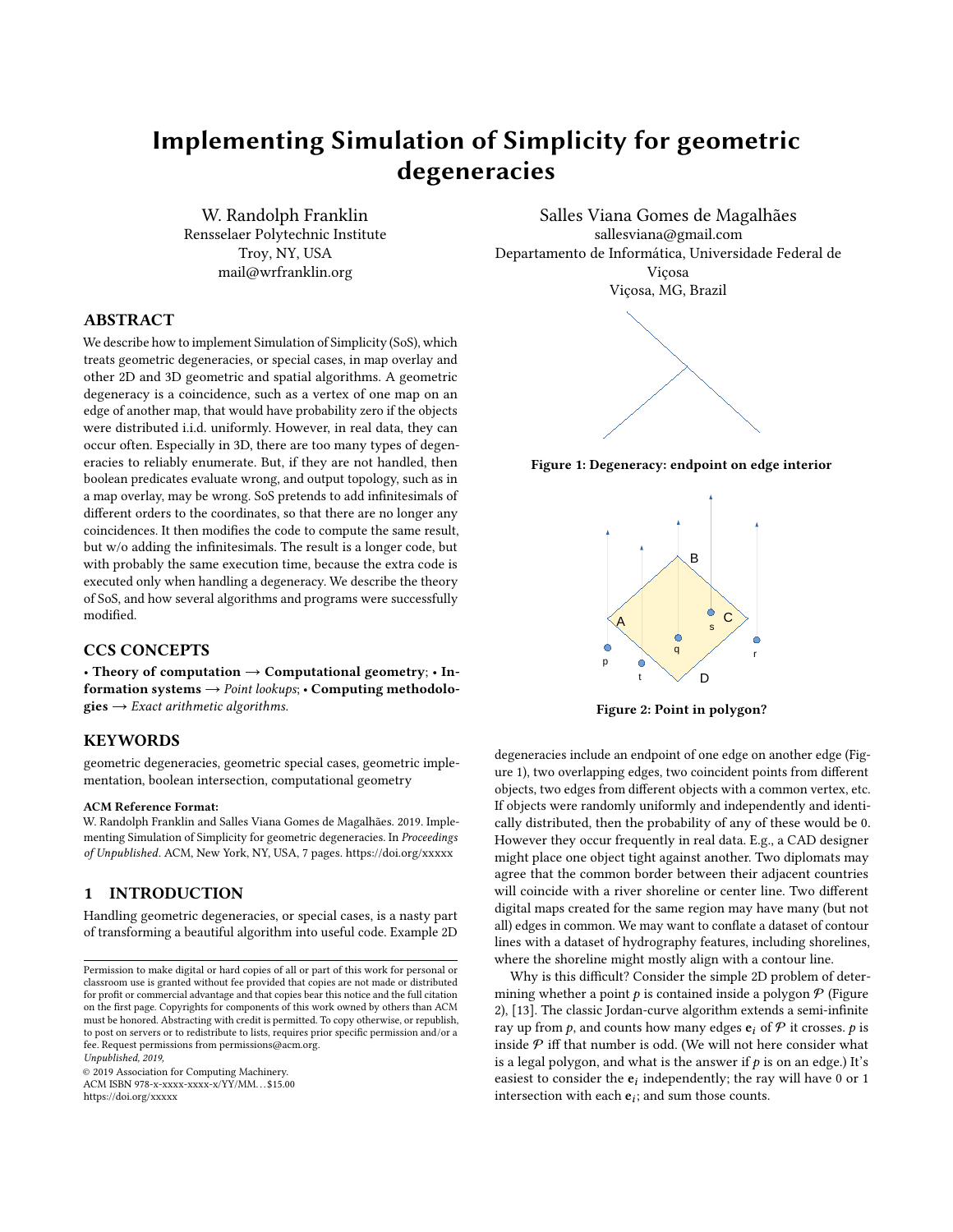<span id="page-1-0"></span>

Figure 3: Two crossing polylines: general case, and degeneracy

But, what if the ray intersects an endpoint of  $e_i$ ? Is that 0 or 1 intersection? We may not care about one individual  $e_i$ . We may not over a care about the overt total count. However, we require that the even care about the exact total count. However, we require that the total count be odd or even correctly. This requires that for some rays and  $e_i$ , the count be 0 and for others be 1. One heuristic that<br>seems to work to count an intersection iff the ray intersects the seems to work to count an intersection iff the ray intersects the right endpoint of  $\mathbf{e}_i$ . If  $\mathbf{e}_i$  is vertical, then count 0 for both endpoints.<br>This houristic can be justified as follows This heuristic can be justified as follows.

Sort the x-coordinates of the vertices of  $P$ , and let d be the smallest nonzero difference between adjacent x-coordinates. Translate the query point right by  $d/2$ :  $p' = p + (d/2, 0)$ . Execute the Jordan curve algorithm with  $p'$ curve algorithm with  $p'$ .<br>This will give the wrote

This will give the wrong answer when  $p$  is close to an edge of  $\mathcal P$ and  $p'$  is on the other side. However the probability of that error<br>is reduced by reducing how much a was translated Importantly is reduced by reducing how much  $p$  was translated. Importantly, the ray run up from  $p'$  will never intersect any  $e_i$ , so our difficult degeneracy will never occur.

The above analysis illustrates the divide-and-conquer technique. We decomposed the problem of point location in a polygon into a set of smaller problems of testing the point (actually, its ray) separately against each edge. Then we combined the answers to the smaller problems to solve the original problem.

Locating a point in a polygon is so simple that the time spent above on analyzing the special case may seem excessive; we (think that we) can easily make the algorithm work. However, as the problems get bigger, then the number of special cases quickly grows so that an informal analysis will be incomplete and so wrong. Consider the problem of intersecting two polylines  $l_0$  and  $l_1$ ; see Figure [3.](#page-1-0) Polyline  $I_i$  is a sequence of  $n_i$  vertices  $v_{ij}$ ,  $0 \le j \le n_i$ , each defining  $n_i - 1$  adges  $v_{i,i}$  is a for  $0 \le i \le n_i - 1$ . The polyline is closed  $n_i$  – 1 edges  $v_{ij}v_{i,j+1}$  for  $0 \leq j < n_i$  – 1. The polyline is closed when the last vertex equals the first:  $v_{i0} = v_{i,n-1}$ .

Assume that each polyline has no two vertices in common;  $i \neq$  $k \implies v_{ij} \neq v_{ik}$ . In general position,  $l_0$  has no vertices in common with  $l_1$  and no vertex of either polyline is in the interior of any edge of the other. That is, if an edge of  $l_0$  intersects (in a point set sense) an edge of  $l_1$ , then the intersection is exactly one point.

If a vertex of one polyline were on an edge of the other, that would be a degeneracy; see Figure [3.](#page-1-0) One application of polyline intersection would be computing a boolean combination of two polygons, where their boundaries are closed polylines.

Another way of looking at a degeneracy is that it occurs when evaluating a boolean predicate that compares two numbers, e.g., is  $a < b$ ? In this paper, assume computations are exact; we do not consider roundoff errors. This is not to say that roundoff errors are unimportant, merely that they are another topic. SoS assumes exact computation, which can be achieved, e.g., by computing with

<span id="page-1-2"></span>

Figure 4: 2D angle

big rational numbers. Rational numbers represent each number as the ratio of two integers, e.g., 1/3, and compute exactly, e.g.,  $1/3 + 2/5 = 11/15$ .

Geometric predicate evaluations can be considered as determinant sign evaluations. Consider three 2D points, A, B,C. One possible predicate is whether ∠ABC <  $\pi$ ? That, with the other information, controls whether the convex hull of OABC is OABC or OAC. <sup>∠</sup>ABC < π is equivalent to

$$
\begin{vmatrix} A_x & A_y & 1 \\ B_x & B_y & 1 \\ C_x & C_y & 1 \end{vmatrix} > 0
$$

The problem of evaluating whether  $a < b$  is that  $a == b$  is a<br>rd case<sup>1</sup>. Every decision tree that branched out two ways at each third case $^1$  $^1$ . Every decision tree that branched out two ways at each decision, now has to branch three ways to handle the degeneracies. After k decisions,  $2^k$  cases grows to  $3^k$  cases. One possible solution is to fold the degenerate case  $a = -h$  into one of the two solution is to fold the degenerate case  $a == b$  into one of the two nondegenerate cases. That idea is an informal step towards SoS.

#### 2 INFINITESIMALS

The set of real numbers  $\Re$  may be partitioned into negative finite numbers, zero, and positive finite numbers. Consider the possibility of a quantity  $\epsilon$ , which we will call an *infinitesimal*, which is smaller than any positive finite real number. That is  $\forall r \in \mathcal{R}, r > 0 \implies$  $0 < \epsilon < r$ . This is logically possible. Finite multiples of  $\epsilon$ , such as 2 $\epsilon$  and  $\epsilon$ /5 are possible, and obey the obvious ordering. 0 <  $\epsilon$ /5 <  $\epsilon < 2\epsilon < r$ . These multiples are called *first order infinitesimals.*  $\epsilon^2$ <br>is a second order infinitesimal  $0 < \epsilon^2 < \epsilon$ . Finite multiples of  $\epsilon^2$ is a second order infinitesimal.  $0 < \epsilon^2 < \epsilon$ . Finite multiples of  $\epsilon^2$ <br>operate similarly to first order infinitesimals. Infinitesimals of any operate similarly to first order infinitesimals. Infinitesimals of any positive integral order are possible. If  $0 < i < j$ , then  $\epsilon^j < \epsilon^l$ .<br>How is the test  $a < b$ , where a and h are finite reals, affect.

stuve integral order are possible. If  $0 \leq t \leq f$ , then  $\epsilon^j \leq \epsilon$ .<br>How is the test  $a < b$ , where a and b are finite reals, affected by<br>ding infinitesimals to a and b<sup>2</sup>. The test might become  $a + \epsilon^i$ adding infinitesimals to a and b? The test might become  $a + \epsilon^i$  < adding infinitesimals to a and b: The test might become  $a + \epsilon < b + \epsilon^j$ . Assume, without loss of generality, that  $0 < i < j$ . If  $a \neq b$ , then if  $a < b$  is true, then also  $a + \epsilon^j < b + \epsilon^j$  is true. Adding the then if  $a < b$  is true, then also  $a + \epsilon^l < b + \epsilon^j$  is true. Adding the infinitesimals didn't change the result. However if  $a = -b$ , then the infinitesimals didn't change the result. However, if  $a == b$ , then the infinitesimals break the tie. If  $a = b$ , then  $a + \epsilon^i < b + \epsilon^j$  reduces to  $\epsilon^i < \epsilon^j$  which reduces to  $i > i$ . So adding infinitesimals to a to  $\epsilon^i < \epsilon^j$ , which reduces to  $i > j$ . So, adding infinitesimals to a and h changes the C++ code to to  $\epsilon^2 < \epsilon^3$ , which reduces to the code to and b changes the C++ code to

if (a!=b) return a<b;

else return i>j;

In the nondegenerate case, the execution time is the same.

<span id="page-1-1"></span> $^{\rm 1}$  The notations for equality and assignment are not standardized. We will use == for the equality predicate, and = for assignment.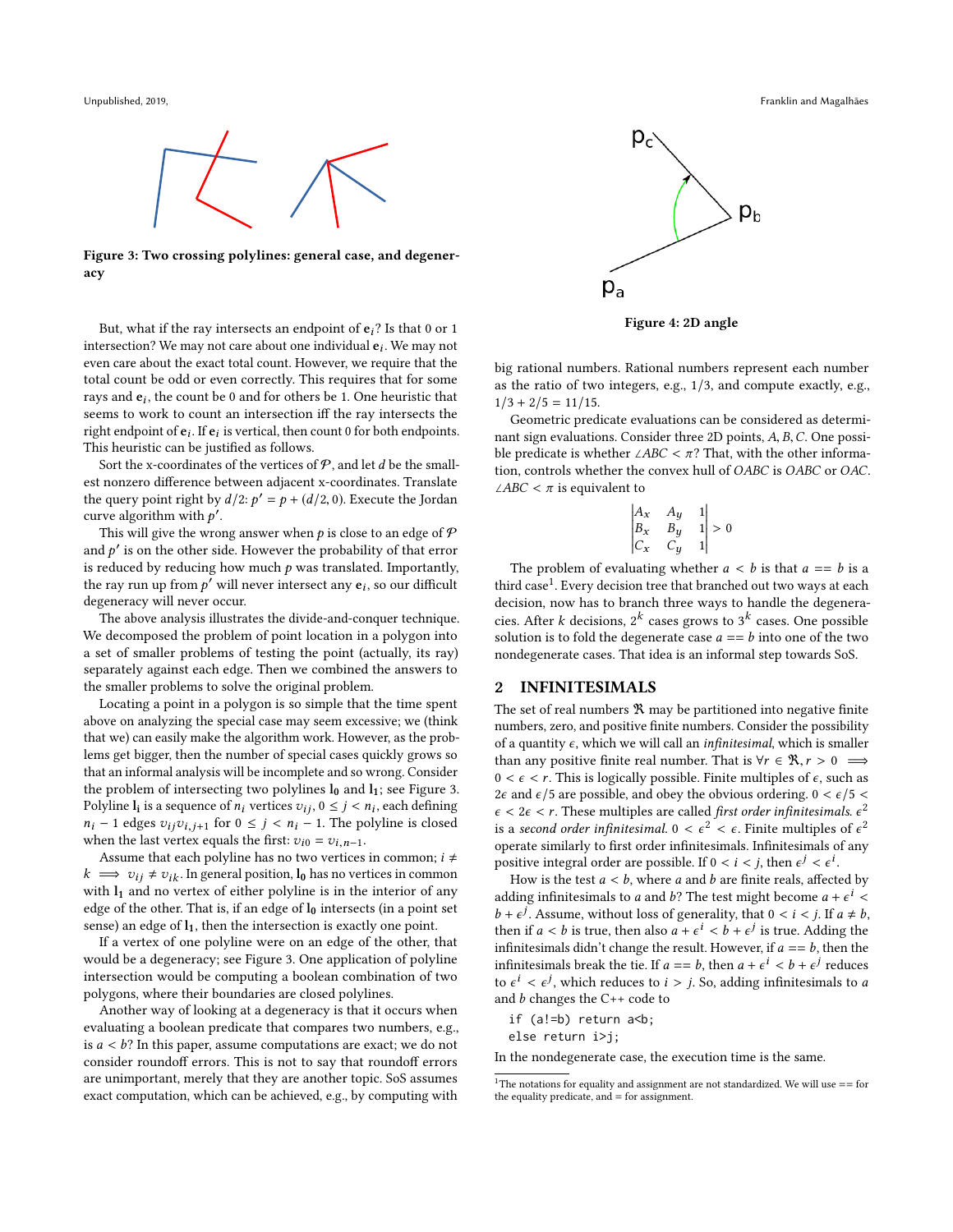#### 3 SIMULATION OF SIMPLICITY

This section describes how to break degeneracies with Simulation of Simplicity (SoS), [\[7–](#page-6-2)[9,](#page-6-3) [17,](#page-6-4) [20\]](#page-6-5). A degeneracy is, in a sense, a dimension reduction in the input, or a constraint between input parameters. SoS has been used for computing contour trees [\[3\]](#page-6-6), triangulation [\[2\]](#page-6-7), polyhedral modeling [\[10\]](#page-6-8), molecular modeling [\[16\]](#page-6-9), computing line arrangements [\[4\]](#page-6-10), exact boundary evaluation [\[18\]](#page-6-11), and polygon overlay [\[1\]](#page-6-12).

The types of degeneracies that we wish to break with SoS, are these.

- (1) Two different points having the same value.
- (2) A point, possibly the endpoint of an edge, being incident on a line, or extended edge. This includes the case of two edges being on the same infinite line.
- (3) Two edges having the same slope. This degeneracy might not be an immediate problem, but is easy to break.

To do this, we add infinitesimals of different orders to the points' coordinates. The order cannot just be a function of a coordinate's value, but must depend on something unique to the point. Therefore our SoS algorithm goes as follows.

- (1) Index all the coordinates of all the input points, from 0 up.
- (2) Let the *i*-th coordinate be  $x_i$ . So, point #*k* will have coordinate  $(x_i, x_{i+1})$ nates  $(x_{2k}, x_{2k+1})$ .<br>Modify the exerci-,  $x_{2k+1}$
- (3) Modify the coordinates thus:  $x_i \rightarrow x_i + \epsilon^{2^i}$ .

This will break all degeneracies. For instance, all possible edges between input points must have different slopes.

The above algorithm is general; however sometimes simpler SoS algorithms are adequate in special cases.

For SoS to be valid, we do not want extra constraints on the inputs. E.g., we do not want to have input points  $a, b, c$  that are required to be collinear. The SoS technique to be described here would consider that constraints a degeneracy and break it. The solution would be to make a, c, and a real number  $\alpha$  the inputs, and then define  $b = \alpha a + (1 - \alpha)c$ .

#### 3.1 Point in polyhedron test: degenerate cases

Why SoS is needed because we can't hope to enumerate (let alone resolve) all the special cases, consider testing whether a point  $p$  is contained in a 3D polygon  $P$  with the Jordan curve algorithm. Run a ray  $r$  up from  $p$  and test which faces it intersects.  $p$  is inside iff that number is odd.

- (1) p might be on an edge, or on a vertex of  $\mathcal{P}$ .
- (2) r might intersect an edge.
- (3) The local topology of that intersection has variants.
- (4)  $r$  might coincide with an edge, i.e., run along the edge.
- (5)  $r$  might intersect a vertex.
- (6) That case has several variants.

#### 4 EXAMPLES

Here we will see several examples of the SoS algorithm.

#### 4.1 Point on edge in 1D

This little example illustrates how this technique works.

Consider the 1D case of a point with coordinate  $p$  on an edge with left and right coordinates  $l$  and  $r$  respectively; see Figure [5.](#page-2-0) The

<span id="page-2-0"></span>

Figure 5: Point on edge

point intersects the edge, in a set theoretic sense, if  $(l \leq p) \wedge (p \leq$ r). However, is this what we want when the point is one of the endpoints? We want an answer that makes this a useful subroutine of larger algorithms, such as point in polygon. That is, we want to choose a definition of intersects here that makes the larger algorithm "correct", for some useful definition of "correct", such as, not causing topological errors.

In this simple case, it is not necessary to modify all the input, although it would be correct. It is sufficient to modify  $p$  thus:

> $\overline{f}$  $p' = p + \epsilon$

and test point inclusion with the predicate

$$
(l \le p') \land (p' \le r)
$$

$$
(l \leq p + \epsilon) \land (p + \epsilon \leq r)
$$

Now, if  $l = p$  then  $l < p'$ , so  $l \le p'$  is equivalent to  $l \le p$ .<br>
milarly if  $p = r$  then  $p' > r$  so  $p' < r$  is equivalent to  $p \le r$ . Similarly if  $p = r$  then  $p' > r$  so  $p' \le r$  is equivalent to  $p < r$ .<br>So the SoS version of the point inclusion predicate is

So the SoS version of the point inclusion predicate is

 $(l \leq p) \wedge (p < r)$ 

### 4.2 Point in polygon test

or

The problem is to test whether a point  $p$  is contained in a polygon  $\mathcal{P}$ . (We do not here consider the case of  $p$  being on the boundary (i.e., an edge) of  $P$ . We also do not worry about complicated types of  $P$ like multiple components and nested holes.) The usual algorithm is the *Jordan curve* method. It runs a semi-infinite ray  $r$  up from  $p$ , and counts the number of intersections of r) with edges of  $P$ . p inside  $P$  is equivalent to there being an odd number of intersections.

(There is another point testing algorithm that is more popular than good, which adds the angles subtended at  $p$  by each edge of P. If the sum is 0, p is outside, if  $2\pi$ , then p is inside. The difficulty is that computing the subtended angle for an edge requires determining whether that edge crosses the positive x-axis, so we're back at the Jordan curve algorithm, but complexified with an arctan evaluation.)

Consider Figure [2,](#page-0-1) and we want to count intersections of rays from points with the edges of polygon ABCD. The ray from point  $r$  has 0 intersections;  $r$  is outside. The ray from  $s$  has 1;  $s$  is inside. t induces <sup>2</sup> intersections; it is outside. What about the ray from  $p$ ? Since  $p$  is outside, we need an even number of intersections with the edges  $DA$  and  $AB$ ; either 0 or 2. However, also consider  $q$ , which is inside. Its ray must have exactly one intersection with the two edges AB and BC. Which edge should that be? In this case, the solution is to use the previous section's algorithm to determine if the ray will intersect the edge, if the point is also beneath the edge.

#### 4.3 2D angle example

Here is SoS worked out for the 2D angle at b on ∠ $p_a p_b p_c$ ; Figure [4.](#page-1-2) Without loss of generality, let  $p_a = (0, 0)$  (otherwise subtract it

Implementing Sos Unpublished, 2019,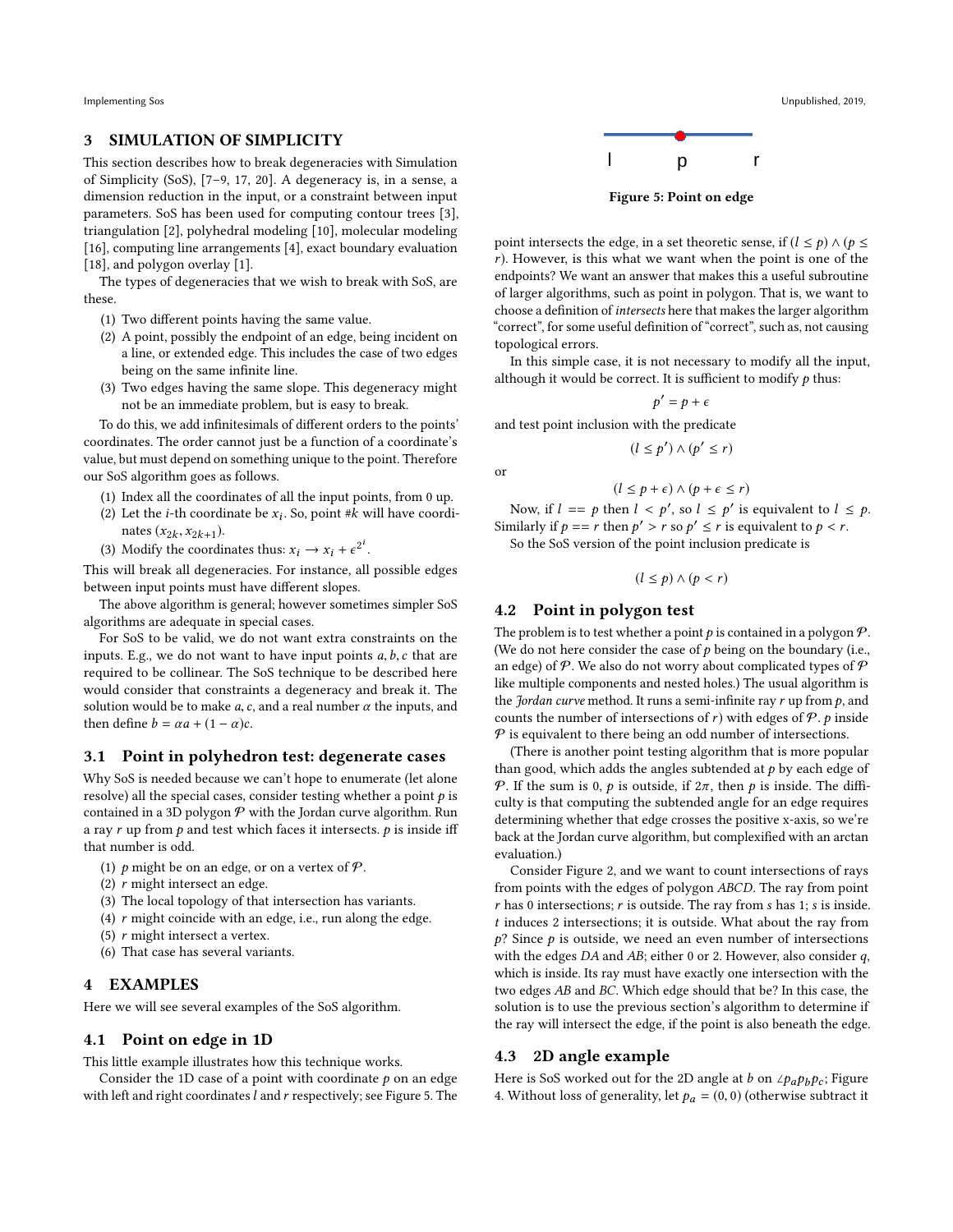Unpublished, 2019, Franklin and Magalhães

out.)  $\epsilon$  is an infinitesimal, smaller than any positive real number. ϵ the sign of  $2 < \epsilon$  etc. W/o SoS, whether the angle is convex is determined by the sign of

$$
D = \begin{vmatrix} x_b & y_b \\ x_c & y_c \end{vmatrix}
$$

where  $p_b = (x_b, y_b)$  etc. Generally b and c can be considered as integer indices for the points.

4.3.1 SoS, version 1.

(1) Realize SoS by translating

$$
(x_b, y_b) \rightarrow \left(x_b + \epsilon^{2b}, y_b + \epsilon^{2b+1}\right)
$$

etc.

- (2) However any choice of orders of infinitesimals would have worked;
- (3) With SoS, the determinant D becomes

$$
\mathcal{D} = \begin{bmatrix} x_b + \epsilon^{2b} & y_b + \epsilon^{2b+1} \\ x_c + \epsilon^{2c} & y_c + \epsilon^{2c+1} \end{bmatrix}
$$
  
=  $\left( x_b + \epsilon^{2b} \right) \left( y_c + \epsilon^{2c+1} \right) - \left( y_b + \epsilon^{2b+1} \right) \left( x_c + \epsilon^{2c} \right)$   
=  $D + \epsilon^{2b} y_c + \epsilon^{2c+1} x_b - \epsilon^{2c} y_b - \epsilon^{2b+1} x_c$ 

- (4) Define  $firstsign(a1,a2,a3,...)$  to be sign of the the first argument that is nonzero, or 0.
- (5)  $\sigma = \text{signum}(\mathcal{D}) = 0$  only when all the points are 0.
- (6) The answer depends on how the points are ordered. Since breaking ties is breaking a symmetry, something has to be nonsymmetric in the rule. We shouldn't care how we break the ties (degeneracies), so long as we do it consistently throughout the whole problem.
- (7) Nevertheless, this should consistently label angles in a planar mesh.
- (8) If  $p_{\max(b,c)} \neq (0, 0)$  then if  $y_{\max(b,c)} = 0$  then  $x_{\max(b,c)} \neq 0$ .
- (9) Then this can be simplified to

<span id="page-3-0"></span>
$$
\sigma = \text{firstsign}(D, y_{\text{max}(b,c)}, -x_{\text{max}(b,c)})
$$
(1)

4.3.2 SoS, version 2.

- (1) Simplify the above even more, by letting the id of  $p$  be its order when all the  $p$  are sorted lexicographically.
- (2) Let *i* be *b* or *c* depending on whether  $y_b$  or  $y_c$  is larger. (3) Let

$$
i = \begin{cases} \text{if } y_b > y_c \lor (y_b = y_c \land x_b > x_c) & \text{then} \\ \text{else} & \text{else} \end{cases}
$$

(4) Then Equation [1](#page-3-0) above becomes

$$
\sigma = \text{firstsign}(D, y_i, -x_i)
$$

# 4.4 3D angle

See Figure [6.](#page-3-1)

- (1) Consider two triangles,  $\triangle op_a p_b$  and  $\triangle op_a p_c$  with a common edge opa.
- (2)  $a, b, c$  are the integer indices of the points in the points array.  $0 \leq a, b, c < n$ .
- (3) We want the answer to the question, is the dihedral angle on that edge convex?

<span id="page-3-1"></span>

Figure 6: 3D dihedral angle

(4) This depends on the sign of the determinant

$$
\mathcal{D} = [p_a \quad p_b \quad p_c] = \varepsilon_{ijk} \, p_{ai} \, p_{bj} \, p_{ck}
$$

 $\mathbf{r}$ 

- (5) That used the Einstein tensor notation:
	- (a)  $\varepsilon_{ijk} = -1, 0,$  or 1, depending on whether *ijk* is a positive permutation, have an index duplicated, or is a negative permutation.

(b) sum over doubled indices.

(6) SoS transform  $p_{ai} \rightarrow p_{ai} + \epsilon^{a+ni}$  (other choices are possible).<br>(7) (7)

$$
\mathcal{D} = \varepsilon_{ijk} (p_{ai} + \varepsilon^{a+ni}) (p_{bj} + \varepsilon^{b+nj}) (p_{ck} + \varepsilon^{c+nk})
$$
  
\n
$$
= D +
$$
  
\n
$$
\varepsilon_{ijk} \left( \varepsilon^{a+ni} p_{bj} p_{ck} + \varepsilon^{b+nj} p_{ai} p_{ck} + \varepsilon^{c+nk} p_{ai} p_{bj} \right) +
$$
  
\n
$$
\varepsilon_{ijk} \left( \varepsilon^{b+c+n(j+k)} p_{ai} + \varepsilon^{a+c+n(i+k)} p_{bj} + \varepsilon^{a+b+n(i+j)} p_{ck} \right) +
$$
  
\n
$$
\varepsilon_{ijk} \left( \varepsilon^{a+b+c+n(i+j+k)} \right)
$$
  
\n
$$
= D +
$$

higher order terms  $a(p_{b1}p_{c2} - p_{b2}p_{c1}) + \epsilon^b(p_{a1}p_{c2} - p_{a2}p_{c1}) + \epsilon^c(p_{b1}p_{a2} - p_{b2}p_{a1}) +$ 

(8) Let  $a' = \min(a, b, c)$ ,  $b' = \text{median}(a, b, c)$ ,  $c' = \max(a, b, c)$ .<br>Then apart from possible sign errors the angle is convex Then, apart from possible sign errors, the angle is convex depending on

 $\sigma = \text{firstsign}(D, (p'_b \times p'_c)_2, (p'_c \times p'_a)_2, (p'_a \times p'_b)_2)$ 

(9) This fails when the vectors are collinear. The omitted higher order terms could handle them.

#### 4.5 2 Intersecting lines

- (1) See Figure [7.](#page-4-0)
- (2) Perturb
	- (a)  $B(2,0) \rightarrow (2 + \epsilon, \epsilon^2)$ <br>(b)  $C(1,0) \rightarrow (1 + \epsilon^3, \epsilon^4)$
	- (b)  $C(1, 0) \to (1 + \epsilon^3, \epsilon^4)$ <br>(c)  $D(2, 0) \to (3 + \epsilon^5, \epsilon^6)$
	- (c)  $D(2,0) \rightarrow (3 + \epsilon^5, \epsilon^6)$ <br>The slope of the line the
- (3) The slope of the line through A(0,0) and  $B(2 + \epsilon, \epsilon^2)$  is

$$
\frac{\epsilon^2}{2+\epsilon}
$$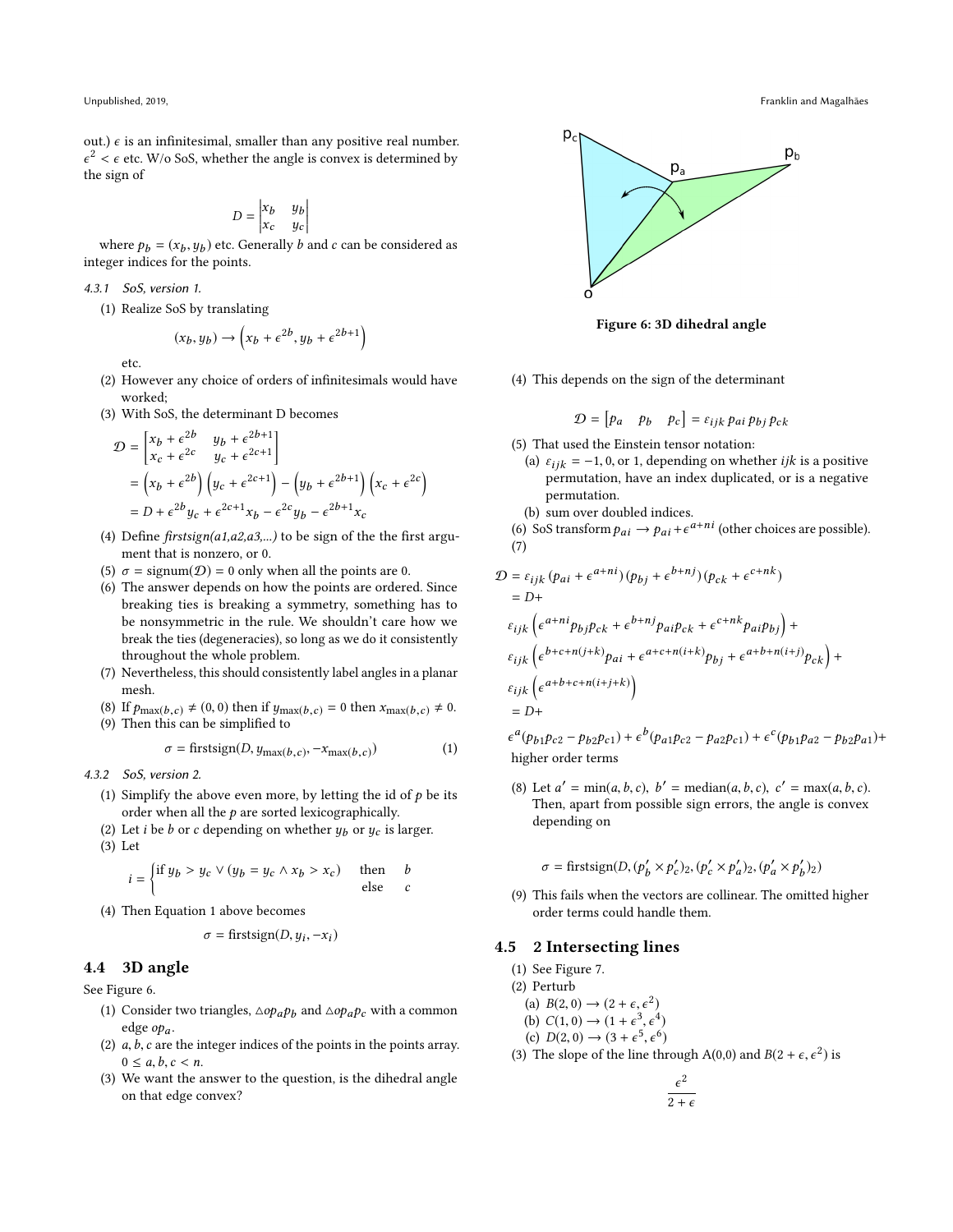<span id="page-4-0"></span>





(4) This could probably be simplified to

$$
\frac{\epsilon^2}{2}
$$

The hi order terms would be relevant only if the lo order terms later cancelled.

2

(5) AB's equation is

$$
y = \frac{c}{2 + \epsilon} x
$$
 possibly simplified to

$$
y=\frac{\epsilon^2}{2}x
$$

(6) The slope of the line through  $C(1 + \epsilon^3)$  $\overline{a}$ <sup>4</sup>) and  $D(3 + \epsilon^5)$  $\ddot{\phantom{a}}$ 6 ) is

$$
\frac{\epsilon^6 - \epsilon^4}{3 + \epsilon^5 - 1 - \epsilon^3}
$$

(7) CD's equation is

$$
y = \frac{\epsilon^6 - \epsilon^4}{2 + \epsilon^5 - \epsilon^3} x + \frac{3\epsilon^4 - \epsilon^6}{2 + \epsilon^5 - \epsilon^3}
$$

(8) It could probably be simplified to

$$
y = -\frac{\epsilon^4}{2}x + \frac{3\epsilon^4}{2}
$$

(9) Then, using the simplified expressions, AB and CD intersect at

$$
\left(-3\epsilon^2, -\frac{3}{2}\epsilon^4\right)
$$

(10) Since AB's positive slope is greater than CD's negative slope, A and B are above CD, while C and D are below AB. So the above figure is correct.

Now consider Figure [8.](#page-4-1)

- (1) Since AB is above CD here, edges AB and CE should intersect.
- (2) So, in this case, things work out.

<span id="page-4-1"></span>

Figure 8: 2 lines, version 2

# 4.6 Intersecting squares

What does SoS do to the intersection of two coincident lines that are edges are two squares? Might the intersection after the perturbation be far away? See Figure [9.](#page-5-0)

- (1) Let lines A and E be  $y = 0$ .<br>(2) After SoS A becomes  $y = \epsilon$ .
- (2) After SoS, A becomes  $y = \epsilon^4 x + \epsilon^8$  and E becomes  $y = \epsilon x + \epsilon^2$ . E has a slightly greater slope than A.
- (3) They intersect at

$$
(x, y) = \left(-\epsilon \frac{1 - \epsilon^6}{1 - \epsilon^3}, -\epsilon^5\right)
$$

(4) Approximately,

$$
(x,y)=(-\epsilon,\ \epsilon^5)
$$

so Case 5 in Figure [9](#page-5-0) above obtains.

(5) Is it possible that the intersection might sometimes be far away?

Ι

- (6) Two general lines are  $y = ax + b$  and  $y = cx + d$ .
- (7) They intersect at

$$
(x, y) = \left(\frac{d-b}{a-c}, \frac{ad-bc}{a-c}\right)
$$

- (8) Since the lines are coincident, let  $c = a$  and  $d = b$ .
- (9) SoS-ify to make the lines

$$
y = (a + \epsilon)x + (b + \epsilon^2)
$$

and

.

$$
y = (a + \epsilon^4)x + (b + \epsilon^8)
$$

(10) They will intersect at

$$
(x, y) = \left(\frac{b + \epsilon^8 - b - \epsilon^2}{a + \epsilon - a - \epsilon^3}, \frac{\epsilon b - \epsilon^2 a - \epsilon^4 b - \epsilon^6 + \epsilon^8 a + \epsilon^9}{a + \epsilon - a - \epsilon^3}\right)
$$

$$
= \left(-\epsilon \frac{1 - \epsilon^6}{1 - \epsilon^2}, \frac{b - \epsilon a - \epsilon^3 b - \epsilon^5 + \epsilon^7 a + \epsilon^8}{1 - \epsilon^2}\right)
$$

ignoring higher order terms

$$
= \left(-\epsilon, \; b - \epsilon a - \epsilon^5\right)
$$

(11) Conclusion: the intersection point is never way off in the distance.

Implementing Sos Unpublished, 2019,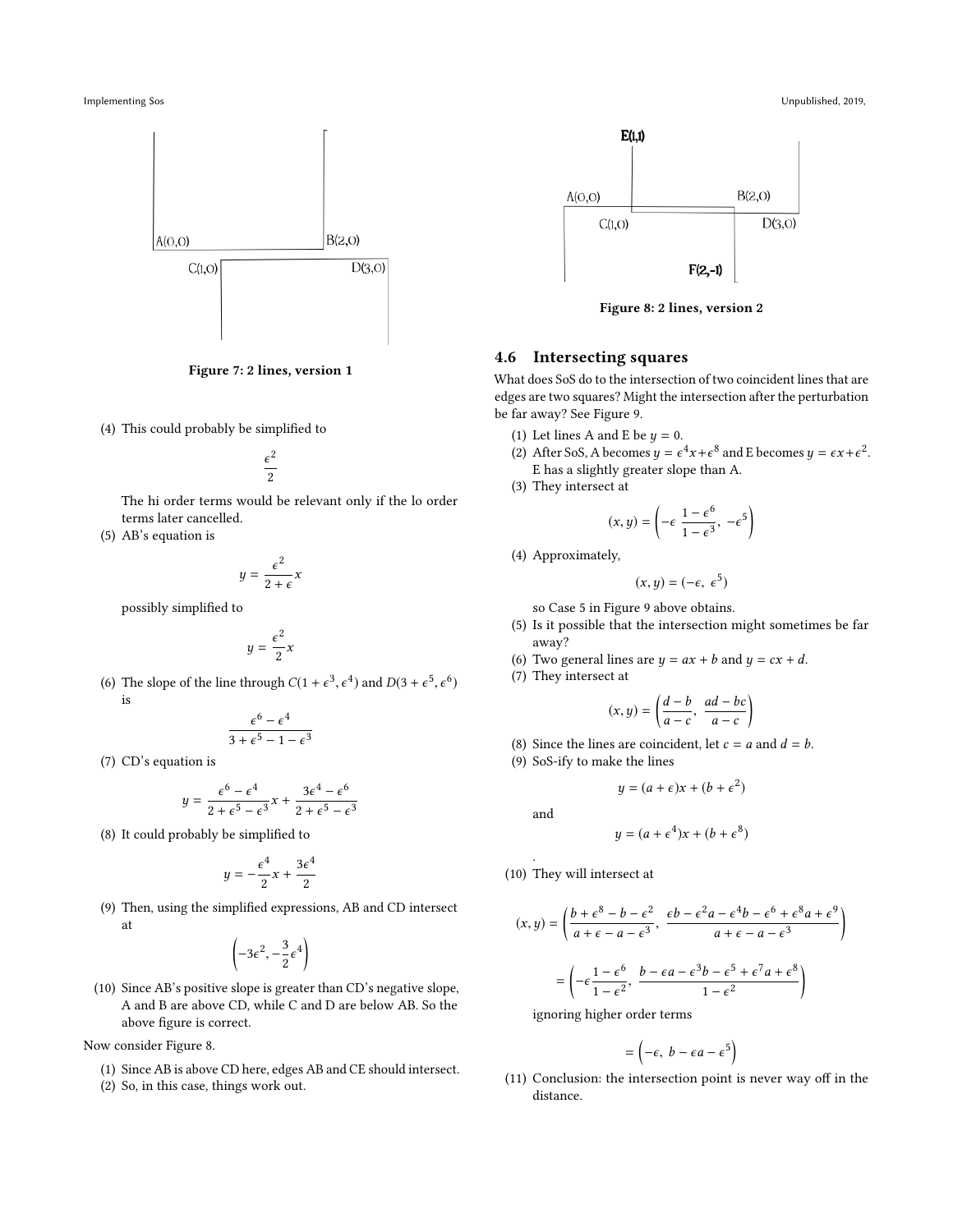Unpublished, 2019, Franklin and Magalhães

<span id="page-5-0"></span>

Figure 9: Intersecting squares

<span id="page-5-1"></span>

Figure 10: Possible concavity

# 4.7 Possible concavity?

Will SoS cause the perturbed polygon to have a concavity at the new intersection?

- (1) See Case 4 in Figure [9,](#page-5-0) with the intersection at X.
- (2) To make X to be on the edge (and not on its extension),  $\epsilon$ will have to be negative. That is acceptable.
- (3) Concavities might occur, resulting in a polygon having a spike; Figure [10.](#page-5-1)
- (4) Indeed, if the intersection was convex on 1 side then it would have to be concave on the other.
- (5) Regularization would be needed to fix this, [\[19\]](#page-6-13). The problem is the point set unions and intersections of polygons can create isolated edges and gaps. Regularization removes them by replacing a polygon with the closure of its interior.

# 4.8 Volume of union of cubes

The problem is to compute the volume of the union of tens of millions of identical isothetic cubes. The algorithm optimizes the composition of the union and the volume operations, so that it is not necessary to compute the explicit output union polyhedron. It is sufficient to compute only the set of output vertices, together with their neighborhoods. A vertex's neighborhood consists of the directions of any adjacent edges and faces, and for a face, which side is interior. The neighborhood does not include the other vertices on those adjacent edges and faces. Not needing to compute that is a considerable simplification. Theoretical analysis and implementation and test results are in [\[11,](#page-6-14) [12\]](#page-6-15).

Components of the algorithm include finding all the face-faceface intersections and edge-face intersections among the input cubes. SoS is used. The order of infinitesimals added is a function of the indexes of the edges and faces. If the input is independently and

identically distributed uniform random, then there is an equation for the expected output volume, and it agrees with what is computed.

# 4.9 Point location in 3D mesh

PinMesh is a very fast algorithm with implementation to preprocess a polyhedral mesh, also known as a multimaterial mesh, in order to perform 3D point location queries, [\[5\]](#page-6-16). PinMesh combines several innovative components to efficiently handle the largest available meshes. Because of a 2-level uniform grid, the expected preprocessing time is linear in the input size, and the code parallelizes well on a shared memory machine. Querying time is almost independent of the dataset size. PinMesh uses exact arithmetic with rational numbers to prevent roundoff errors, and symbolic perturbation with Simulation of Simplicity (SoS) to handle geometric degeneracies or special cases. PinMesh is intended to be a subroutine in more complex algorithms. It can preprocess a dataset and perform 1 million queries up to 27 times faster than RCT (Relative Closest Triangle), the current fastest algorithm. Preprocessing a sample dataset with 50 million triangles took only 14 elapsed seconds on a 16-core Xeon processor. The mean query time was 0.6 microseconds.

#### 4.10 Intersecting 3D triangular meshes

3D-EPUG-Overlay is a fast, exact, parallel, memory-efficient, algorithm for computing the intersection between two large 3-D triangular meshes with geometric degeneracies, [\[6,](#page-6-17) [14,](#page-6-18) [15\]](#page-6-19). Applications include CAD/CAM, CFD, GIS, and additive manufacturing. 3D-EPUG-Overlay combines 5 separate techniques: multiple precision rational numbers to eliminate roundoff errors during the computations; Simulation of Simplicity to properly handle geometric degeneracies; simple data representations and only local topological information to simplify the correct processing of the data and make the algorithm more parallelizable; a uniform grid to efficiently index the data, and accelerate testing pairs of triangles for intersection or locating points in the mesh; and parallel programming to exploit current hardware. To simplify the symbolic perturbation, the algorithm employs only orientation predicates.

There is a challenge in the mesh intersection problem: the predicates will have not only to handle input vertices (with real or rational coordinates), but also vertices generated from in- tersections. Since the coordinates of a vertex generated from an intersection is a function of five input points (two points defining an edge of one